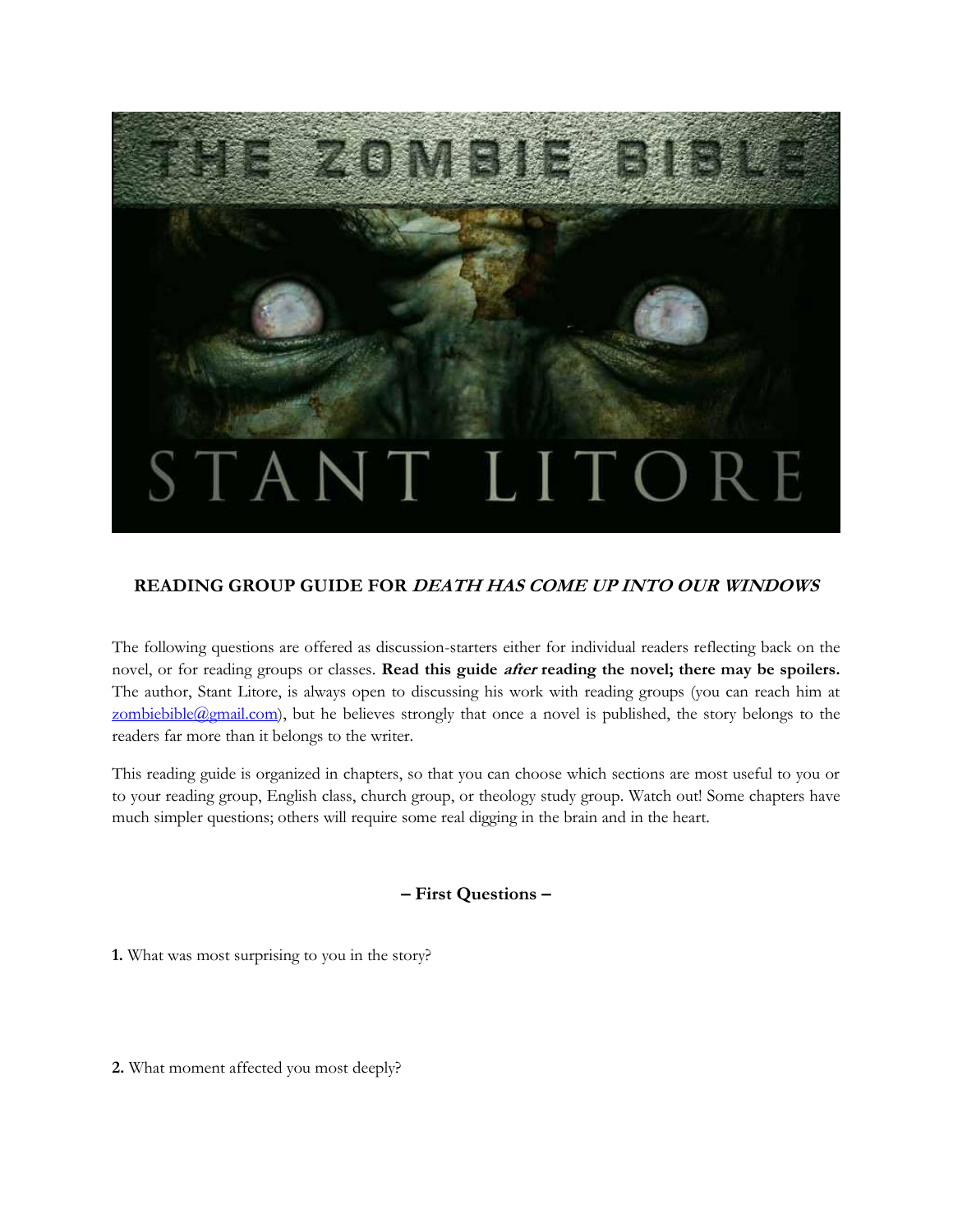### **– The Hungry Dead & History –**

**1.** How is *Death Has Come Up into Our Windows* different from other zombie stories you have encountered (in books, films, or comic books)?

**2.** How is it similar to other zombie stories?

**3.** In the "Historian's Note" at the beginning of the novel, Litore writes:

The crisis created by an outbreak of the walking dead offers a telling diagnostic of those flaws in the human condition that resurface, century upon century: our tendency to let problems fester untended until they become crises, our frequent inability to work together for a common good, our quickness to forget the lessons our grandparents learned at the cost of much sweat and blood, and the extent to which our privileged classes ignore and deny responsibility for the plight of the impoverished and the disinherited. Our ancestors often described the attacks of the hungry dead as acts of either divine retribution or divine abandonment in utter grief at human evil, and in at least one respect they may have been correct: the rapid rise of an outbreak is nearly always a consequence of our own failings.

How does this idea play out over the course of the story?

**4.** If our history really were defined by a series of repeated outbreaks of the hungry dead, what might that explain about our history, our beliefs, about how we got here?

**5.** One of the things *The Zombie Bible* appears concerned with is the nature of atrocity. What does *Death Has Come Up into Our Windows* suggest about atrocities—either about how they come about or how they might be dealt with?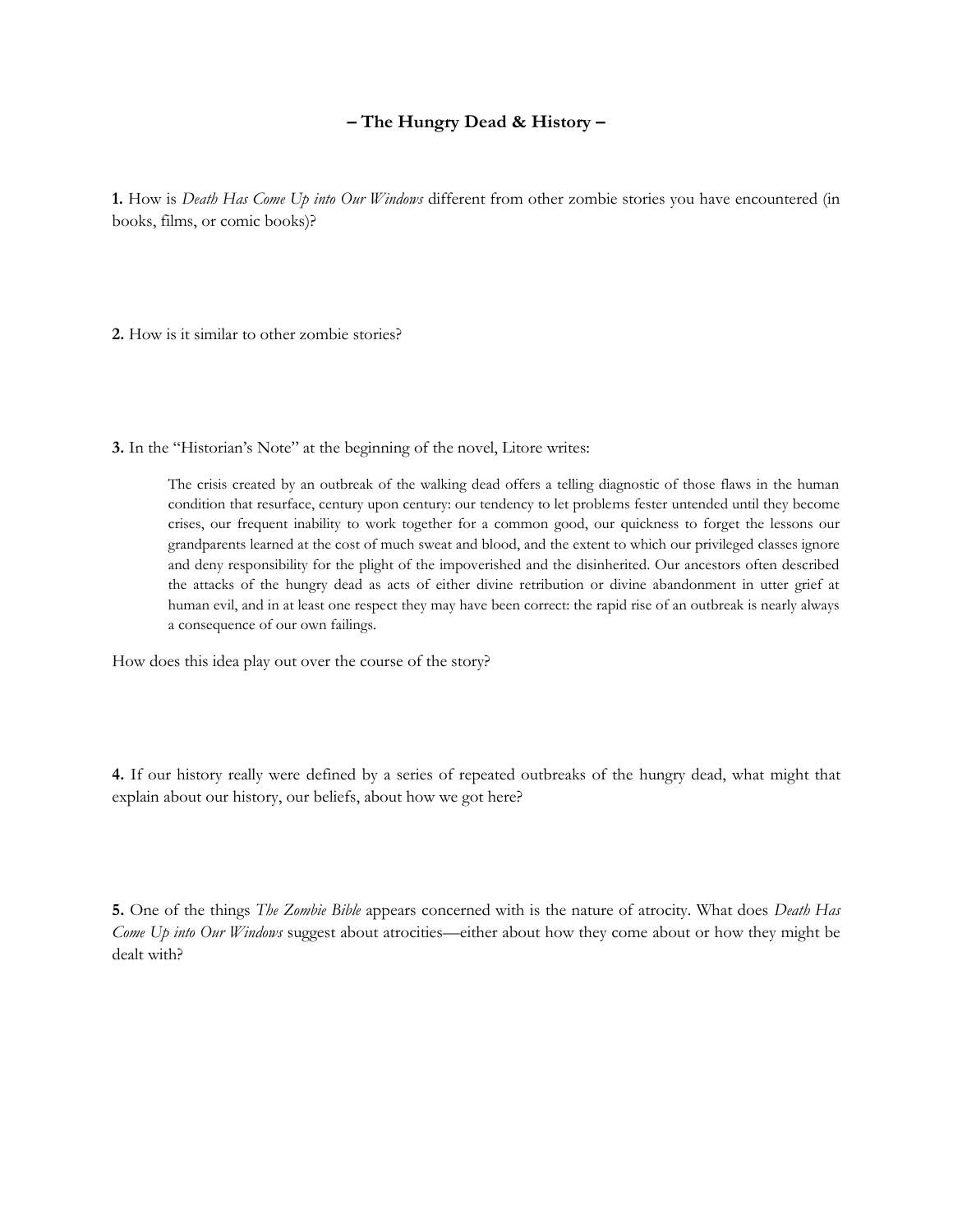#### **– A Feminine God –**

**1.** Yirmiyahu conceives of God as female. What effect did this have you on as a reader?

**2.** How does the gender of God affect Yirmihayu's relationship to her?

**3.** In the final pages of the novel, you find this passage:

It was possible that in an hour, a day, or a week, if he still breathed, the guards might still pull him out, shivering like a child from the womb. Perhaps God would speak then; perhaps she would gift him with new words, words that would cup him as a woman's warm hands might cup an infant, holding him, words of such promise and hope that they could replenish both his heart and this drying and dying city. Or perhaps, though no words should come, were he to be pulled into the brightness of the day above and into the fierce light of God's presence, he might yet emerge from the well with a primal scream, a raw shriek capable of conveying the horror and loss of every severing of bond and covenant that men or women had suffered since the first birth. This was possible. The silence in the well might be the silence of utter bereavement or the silence before birth. In the fertility of her heart, God's capacity for giving birth and loving rebirth might still be greater than any death—if she hadn't left the city entirely.

How is the way that Yirmiyahu understands God different from the ways that many religious people today look at God?

**4.** What drives Yirmiyahu in his relationship with his God? In the modern world, we talk a lot about "faith." Is it faith that drives Yirmiyahu? What does he have faith in? Is it love? Is it duty? Is it empathy? What makes Yirmiyahu fight?

**5.** On his website, Stant Litore discusses the vulnerability of Yirmiyahu's God:

The Old Testament sources of the story emphasize both the wrath of God and the grief of God. Modern readers have a hard time tapping into the wrath-of-God passages; we're desensitized to it. But we rarely ever talk about the profound grief of God.

*Lamentations* in the Bible tries to express the inutterable grief of both the prophet and his God for a city that's dying. Those passages move me. In *Jeremiah*, we find God imagined as a spurned lover, watching the city destroy itself while it rejects the passionate, anguished advances of its deity.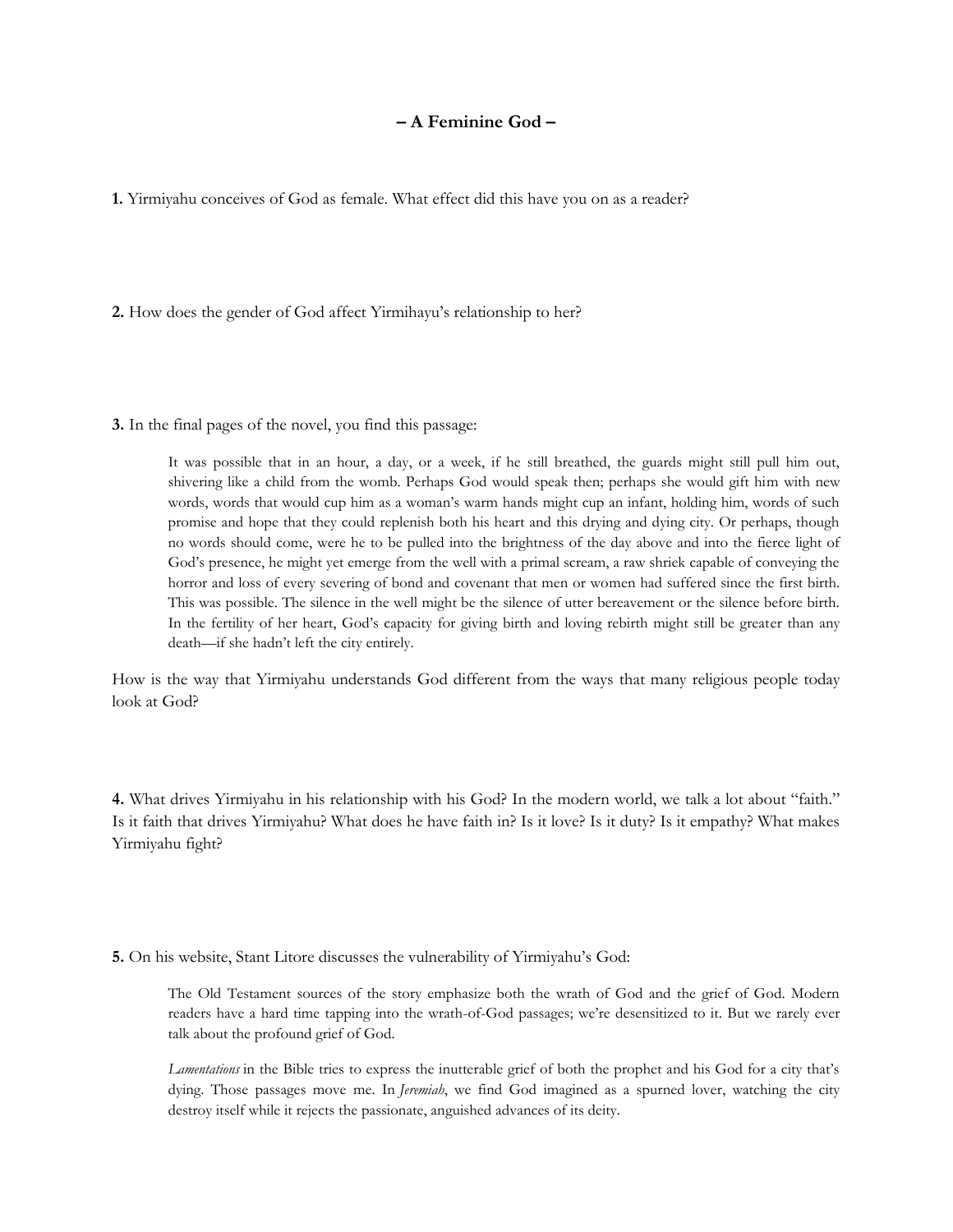Why was writing a feminine God important? Because we can't tap into the story fully if we are fixated on our own, idolatrous image of a white-bearded God visiting wrath on a disobedient city. We miss out on all the weeping that's in the story, all the desperate hope and profound despair. We miss out on the poignancy of a story that is about a prophet and his God crying together as the prophet fights to save the city.

And most of all, in our indignation at the idea of an elderly male God punishing us, we'd miss out on the demands this story makes on our minds and hearts: what are our responsibilities to God and to each other?

The story of Jeremiah is *not* a story about crime and punishment; it never was. It's a story about broken relationships.

Portraying the sorrow and vulnerability of God made this story possible.

Source: [http://stantlitore.com/2013/07/17/stant-litore-on-the-bible-3-why-god-is-a-woman-in-death-has](http://stantlitore.com/2013/07/17/stant-litore-on-the-bible-3-why-god-is-a-woman-in-death-has-come-up-into-our-windows/)[come-up-into-our-windows/\)](http://stantlitore.com/2013/07/17/stant-litore-on-the-bible-3-why-god-is-a-woman-in-death-has-come-up-into-our-windows/)

Do you agree with Litore's take on the source texts of *Jeremiah* and *Lamentations*? How much of Litore's zombie-infected/zombie-inflected storytelling is poetic license and how much of it is exegesis? What effect do *you* think the gender of God in *Death Has Come Up into Our Windows* has on the Old Testament story?

**6.** Did Yirmiyahu's attitude toward monotheism surprise you? How is it different from (or related to) modern religious attitudes?

**7.** How do the different deities in the story differ from each other?

**8.** What did Yirmiyahu learn at the Hill of Tophet, besides the literal details of what was being done with the sacrificial children?

**9.** Do you think Yirmiyahu's God exists in the world of *The Zombie Bible*, or only in his mind?

**10.** If Yirmiyahu's God exists, has she left the city? Do you think she's coming back?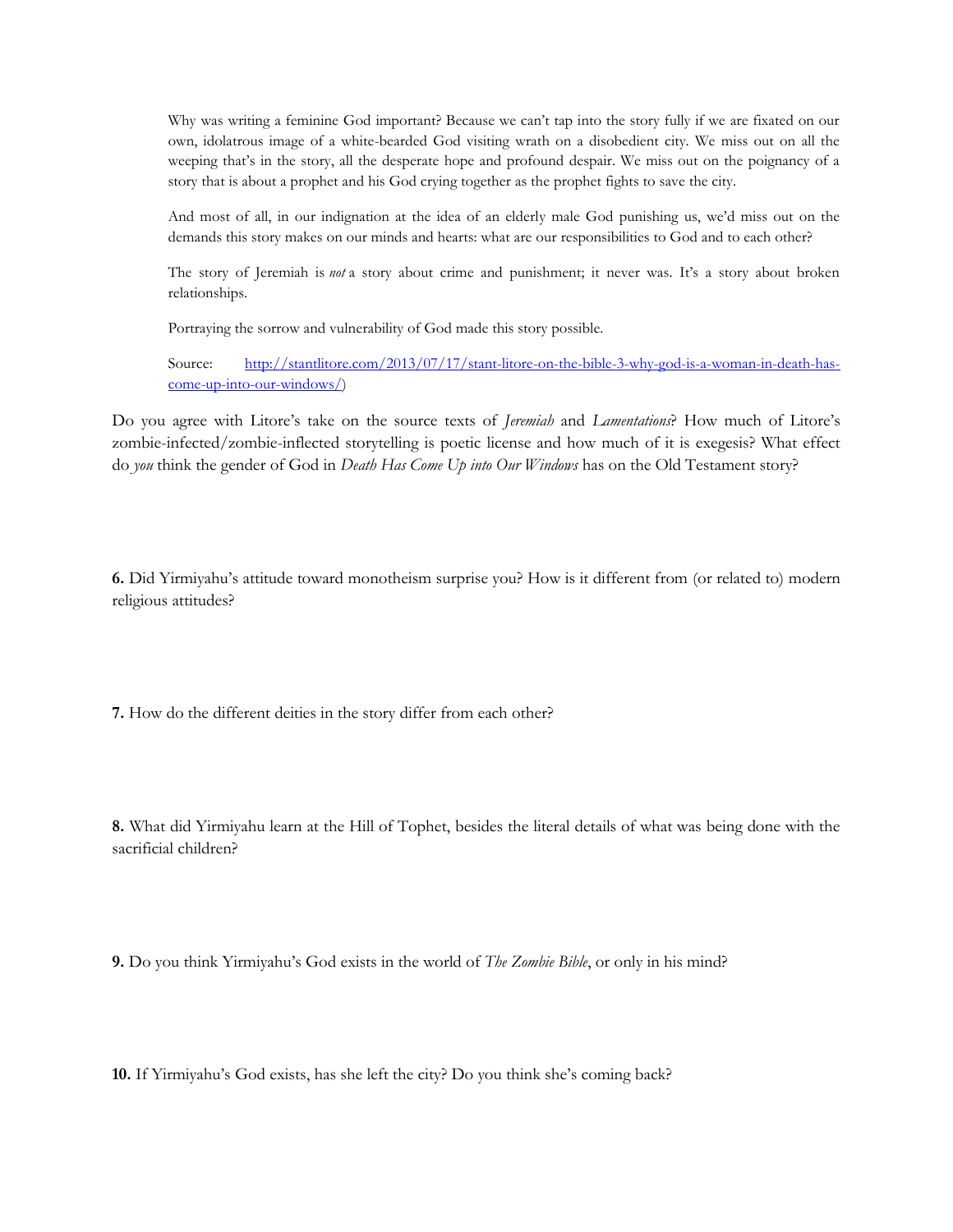### **– Stepping into the Characters' World –**

**1.** How do you think Yirmiyahu would define justice? How do the priests in the story define justice, and how is it different?

**2.** What gets in the way of justice?

**3.** How do you think Yirmiyahu would define love?

**4.** How do you think *Miriam* would define love?

**5.** What actions in the story appeared heroic to you, and why?

**6.** What actions in the story appeared loving to you, and why?

**7.** What did you think of each of the supporting characters? What did you think of Baruch? What did you think of Zedekiah?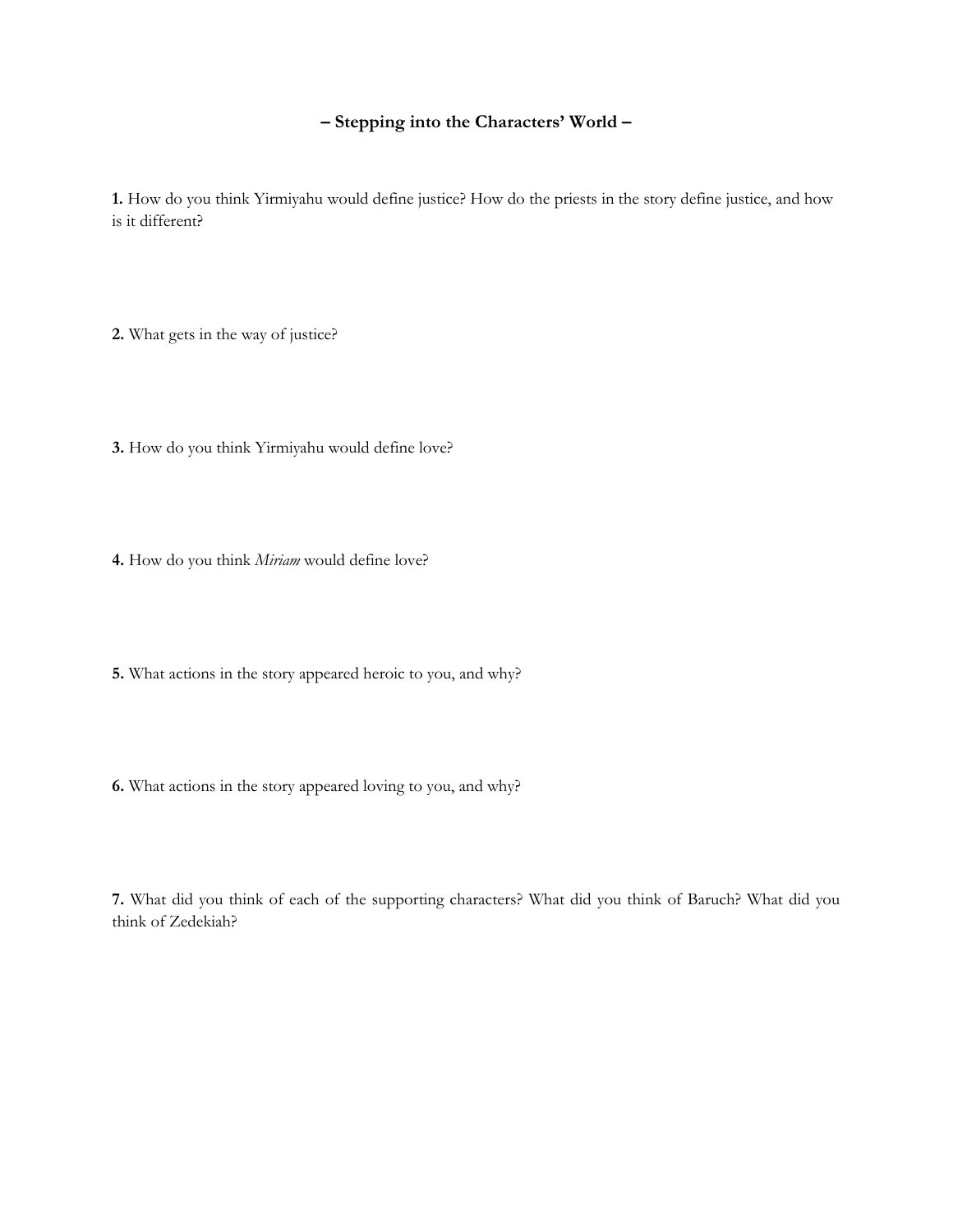#### **– The Navi, or the Prophet –**

In the Old Testament, a prophet is not primarily a seer of the future, though that can certainly be one of the prophet's gifts or duties. But the primary duty of a *navi* or "prophet" is to hold the People accountable for social injustice or for failing to live up to their covenants to God and to each other, while simultaneously expressing a vision of how things could be different. It is in this spirit, for example, that Micah condemns the ancient Hebrews for their violence toward and neglect of widows, orphans, and immigrants, and then paints a powerful picture of a future nation that might "turn swords into ploughshares."

Take a moment to consider Yirmiyahu's identity as a "prophet" in the story:

**1.** What is a *navi*, in the world of *Death Has Come Up into Our Windows*? What does Yirmiyahu's prophecy consist of?

**2.** Why do the priests reject Yirmiyahu? What does that suggest about the relationship between religious institutions and prophets?

**3.** Sitting at the fireside with Miriam in the second chapter, Yirmiyahu remembers the prophets of the past who did mighty and miraculous works. Miriam tells him that his own gift is that of his voice. Later, Yirmiyahu and Baruch argue over the probable longevity of the prophet's vision and his words. Yirmiyahu insists that the words will last long after he and Baruch and the city itself are dust, that they might retain transformative power to change the hearts of a people, far into the future. Baruch retorts that the papyrus scrolls on which the words are written are "as mortal as men." They can be burned; they can be destroyed by moisture; they can be banned or forbidden.

Which of them is right?

**4.** Yirmiyahu often sees or hears things that others cannot. He foresees the destruction of the city. He hears God weeping behind her veil in the Temple. He envisions the moment of Miriam's death. If you had "a *navi*'s seeing," like Yirmiyahu, how would that change *you*? What burdens would it place on you? How might your own life be different? Your own experience of time? Your own relationships?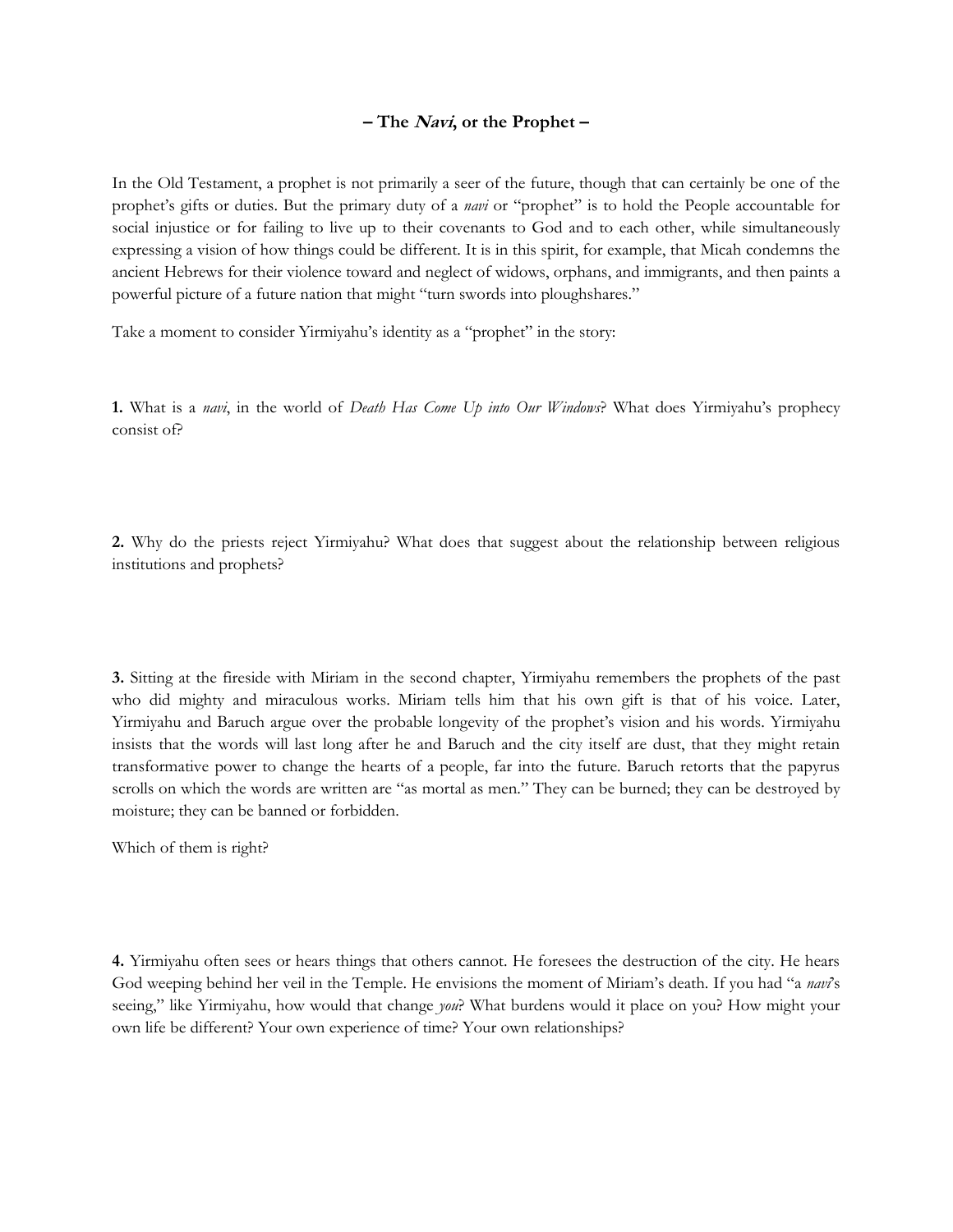#### **– The Unusual Structure of the Story –**

*Death Has Come Up into Our Windows* is set within the narrow, claustrophobic confines of a dry well, with only flashbacks and memories to transport you out of that space. As in Aeschylus' *Prometheus Bound*, scenes and characters have to be brought on stage *around* the main character, who remains imprisoned and motionless. It's an unusual way to tell a story. Some questions to ponder:

**1.** Does this way of telling the story "work," in your view? Why or why not?

**2.** What is the effect of the story's non-linear narrative, its shifting perspective backward and forward in time?

**3.** Is Yirmiyahu as inactive as he is immobile, or does he seem to you a vital, active character? How does the author dramatize his predicament and his internal struggle?

**4.** Does this novel have a "plot," and if so, how is it structured and how does it work?

**5.** What did you think of the "dream sequence" in the fourth chapter, in which Yirmiyahu both returns to his childhood home and encounters Miriam? What did it resolve for the story? What new possibilities did it open up?

**6.** When the ending left you "waiting in the silence," did you find this frustrating? Hopeful? Despairing? In what *kind* of silence did the ending leave you?

**7.** It might also be useful to ask: How important is *closure* to you as a reader? What do you expect most from the ending of the story, and did this story frustrate or fulfill those expectations? Why or why not?